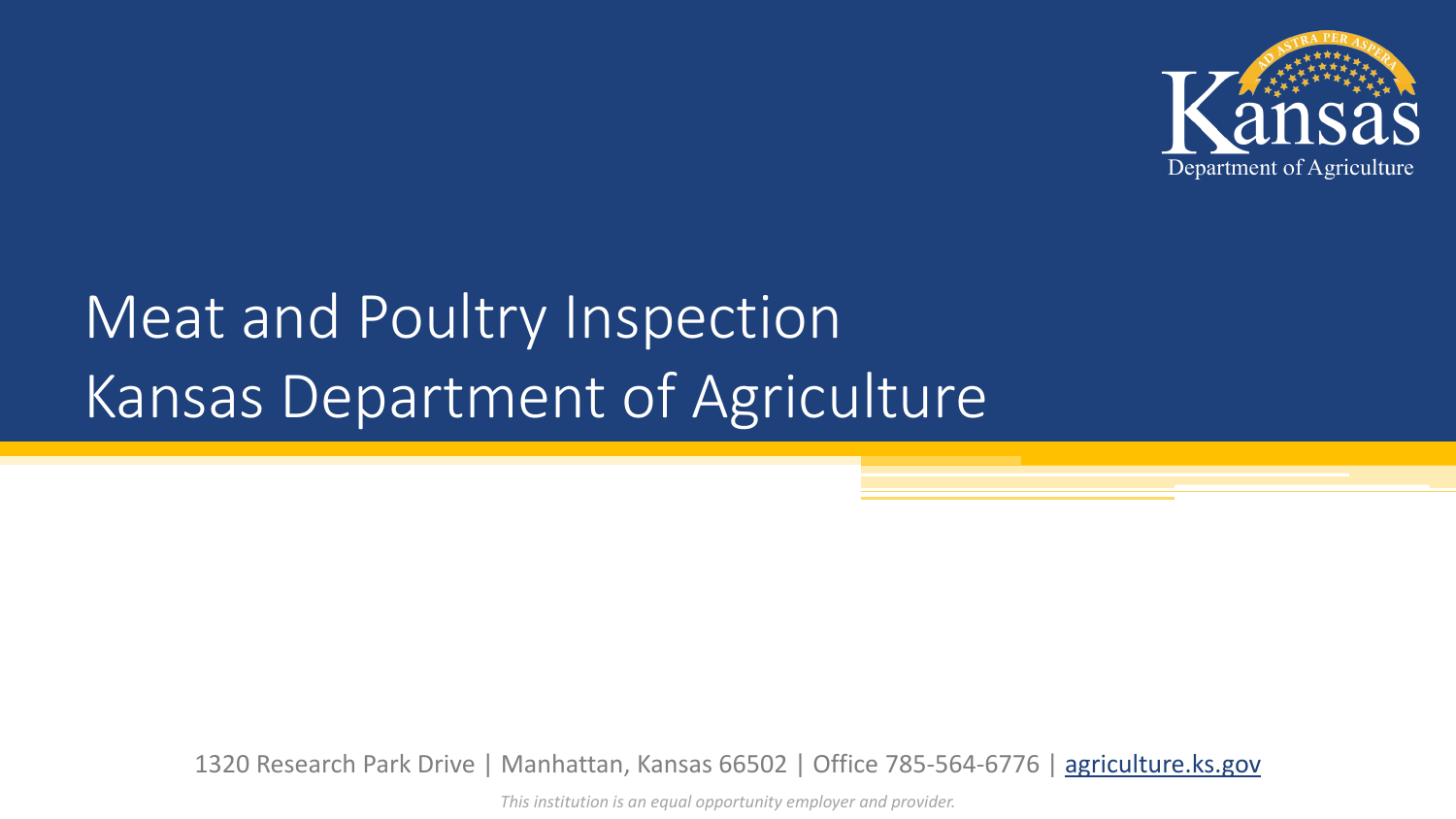### KDA Meat & Poultry License Registration

KMPIA 65-6a34 *"No person shall engage in business or deal with meat and poultry products unless registered."*



*For licensing information, please call the Manhattan Office at 785-564-6776*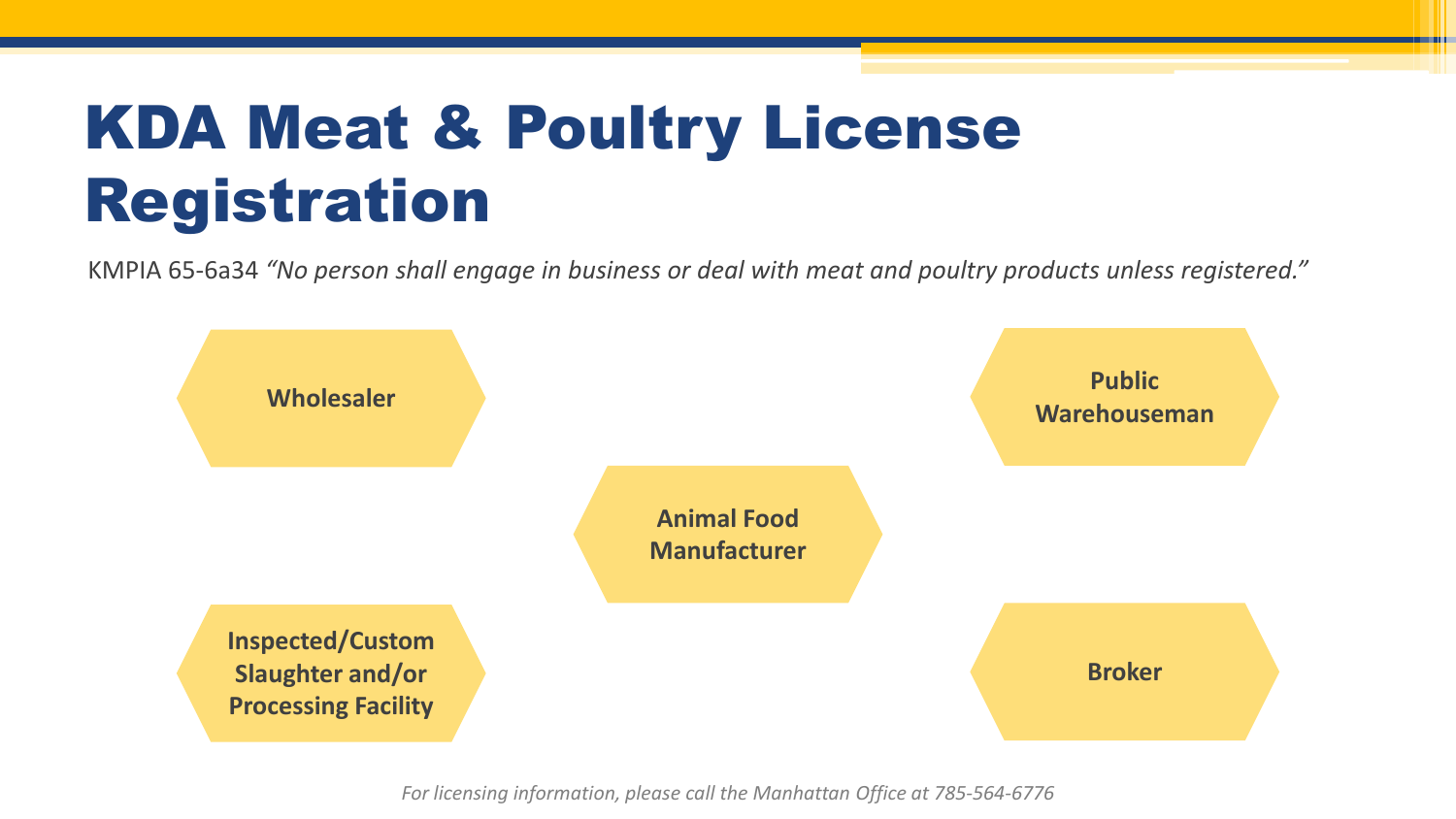# Licensing Options / Approval Process

- [Visit our website for a list of available licenses: https://agriculture.ks.gov/divisions](https://agriculture.ks.gov/divisions-programs/meat-and-poultry-inspection/registration)programs/meat-and-poultry-inspection/registration
- Once you've determined what type of license your business plan requires, complete the respective application.
- For application assistance or licensing questions, please contact our Manhattan office at 785-564-6776.
	- Gather business plan information and put you in touch with the area supervisor.
- Area supervisor will work with you to make sure your facility meets all licensing requirements.
	- i.e. HACCP plans, building requirements
- Once respective license has been approved, then you'll be able to start operations.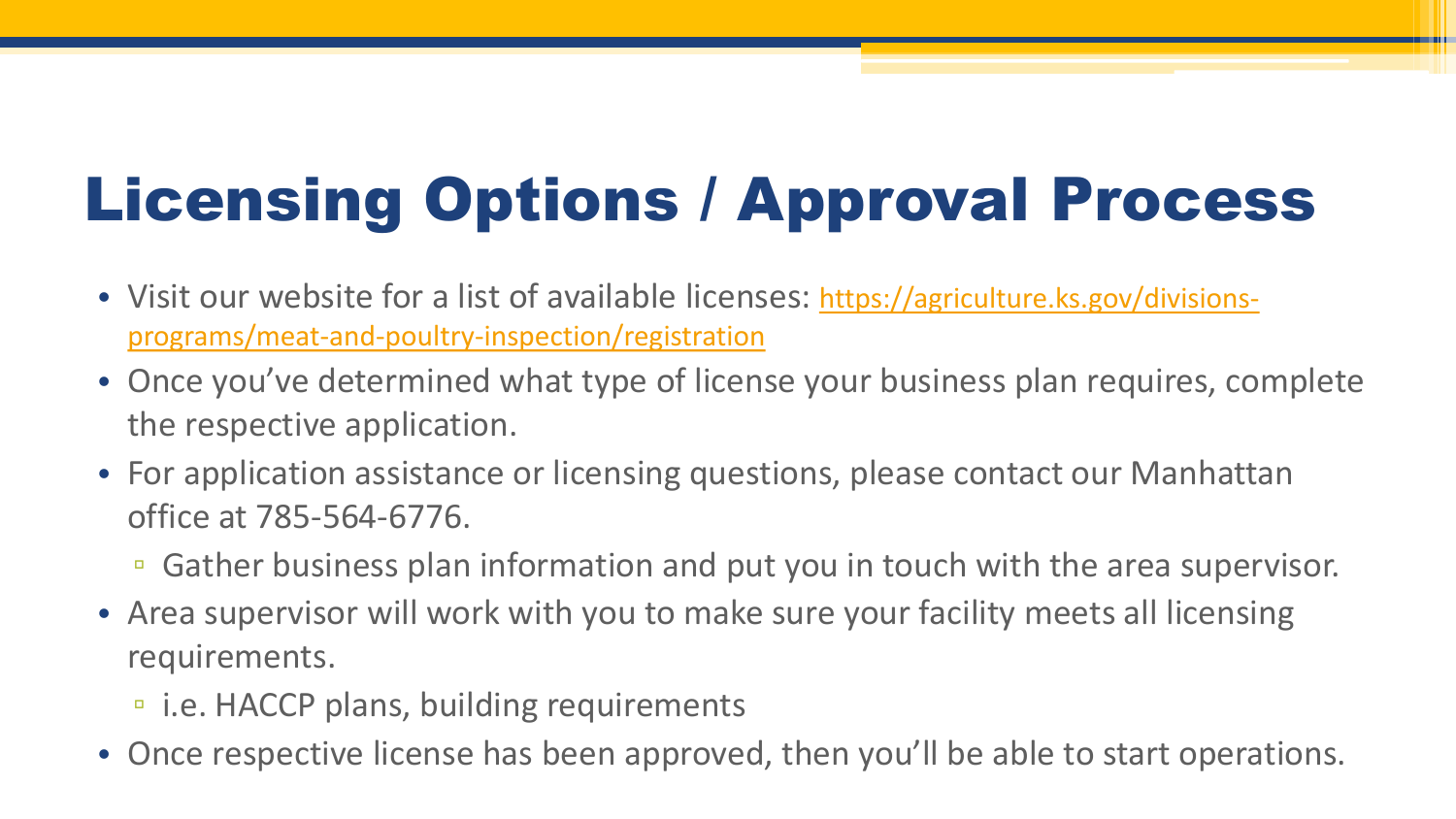### Resource Material

KDA Licensing Guides:<https://agriculture.ks.gov/kda-services/licensing-guides>

- Slaughter and/or Processing Facility Guide
- Food Wholesale Distribution Guide

[KDA New Facility Handbook: https://agriculture.ks.gov/divisions-programs/meat-and-poultry](https://agriculture.ks.gov/divisions-programs/meat-and-poultry-inspection/registration)inspection/registration

- Building requirements
- Recommended physical standards
- □ HACCP coordinators
- Much more!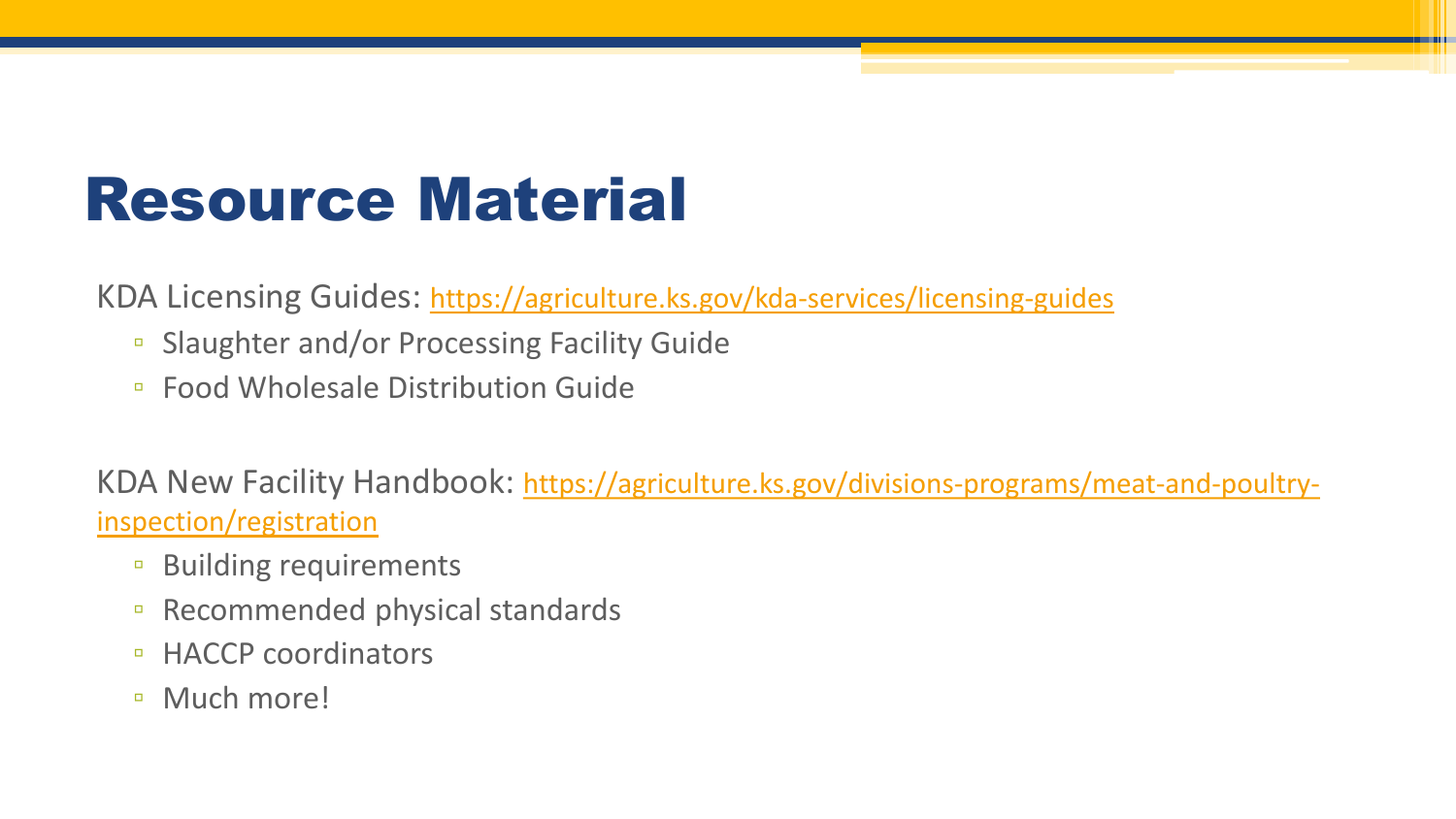# Wholesale and Direct-to-Consumer Sales

- Licensing
- Label Requirements
- Wholesale Guidelines
- Poultry Exemptions
- Rabbit Exemption
- Exotic Species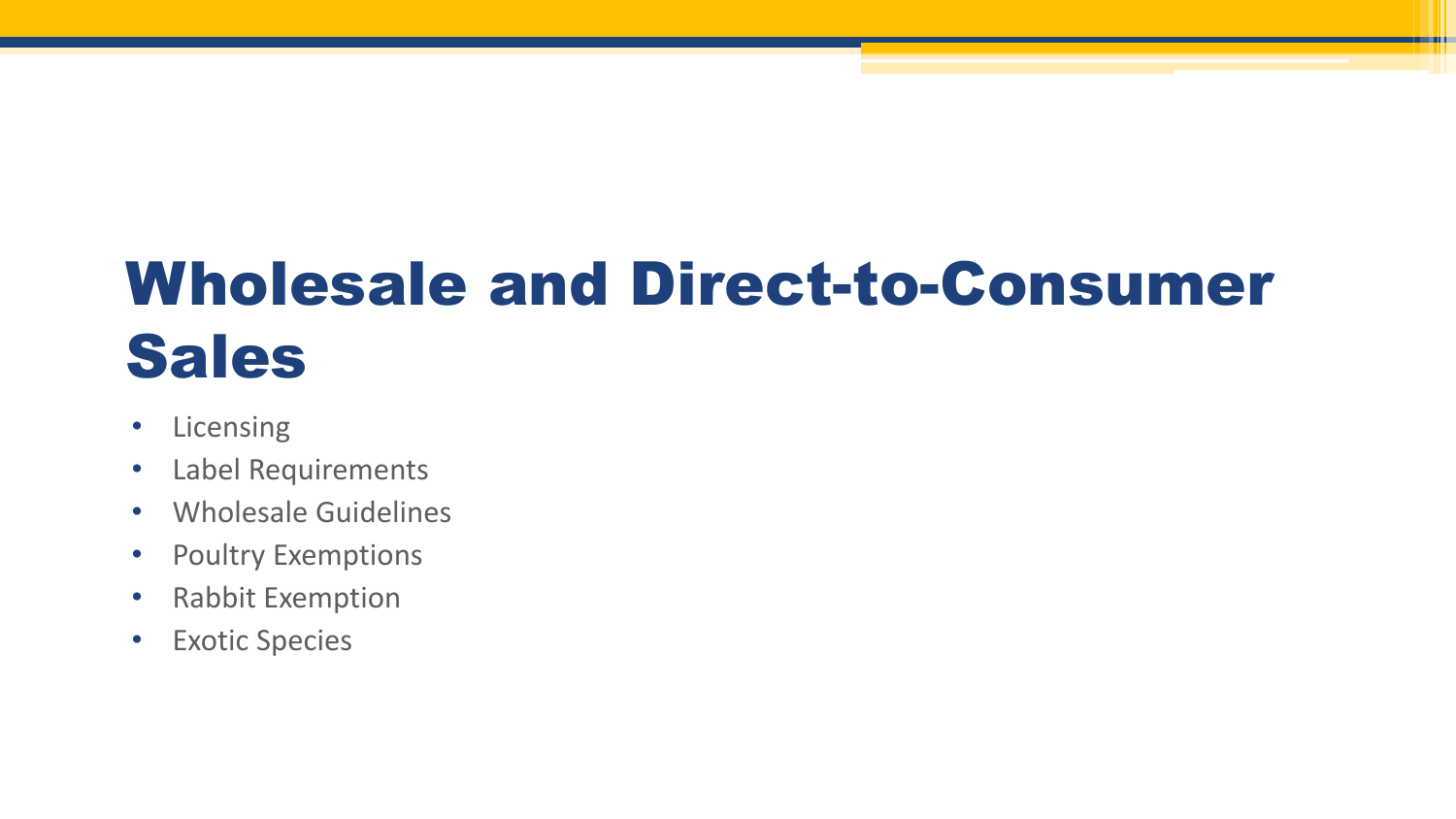### Communication is Important!

- **PLEASE** communicate with the plant owners; express the intent of the product if you plan to sell it at a farmers' market, or wholesale the product.
- A fully inspected facility **CAN** operate as custom or retail outside of inspection hours.
	- Weekends
	- Holidays
- Important the plant knows the product needs full inspection and is labeled as such, or the product **CANNOT** be sold.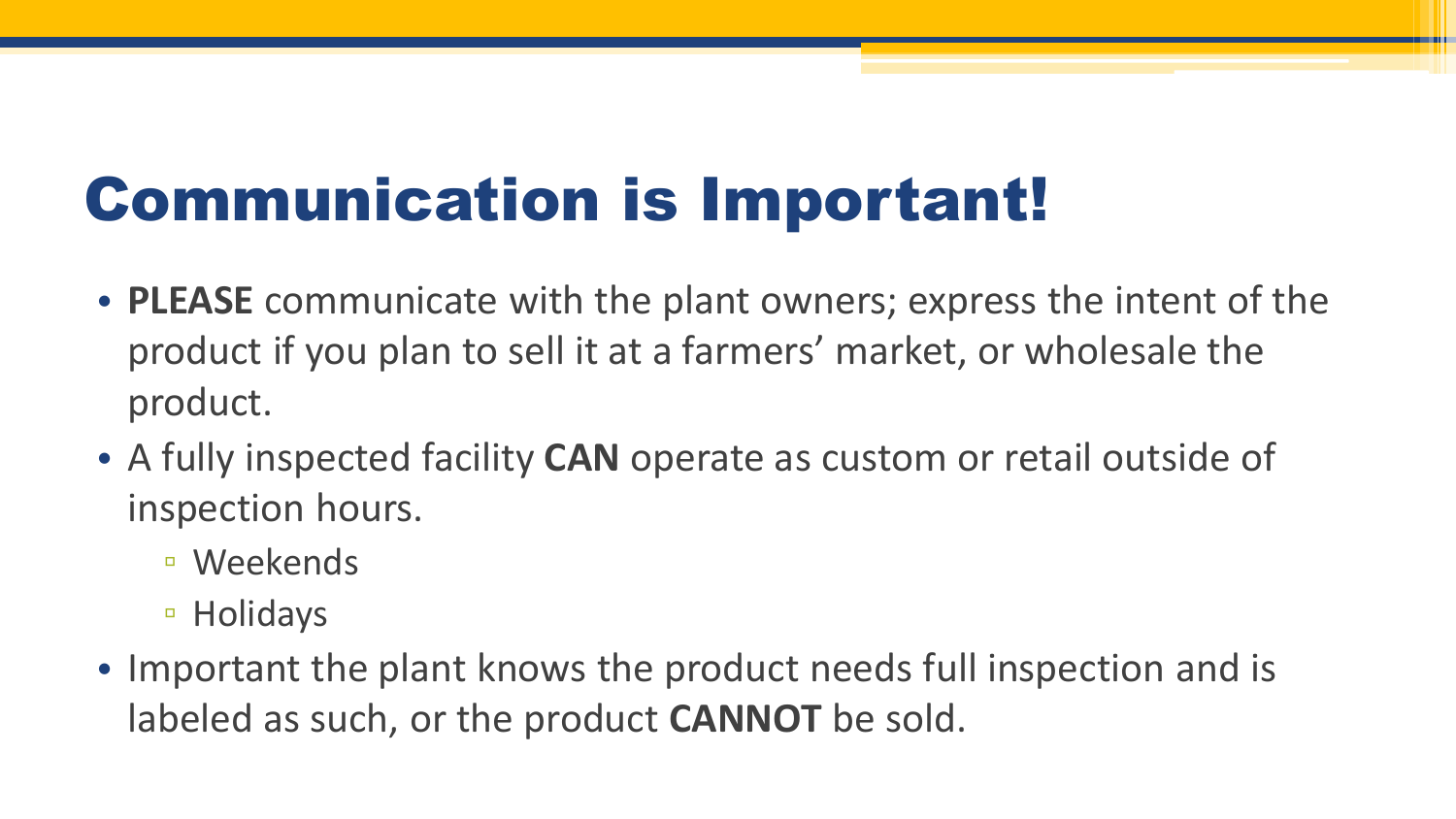### Features of a Label (9 CFR §317.2)

- 1. Name of Product
- 2. Inspection Legend
- 3. Ingredient Statement
- 4. Handling Statement
- 5. Net Weight Statement
- 6. Safe Handling Instructions
- 7. Signature Line

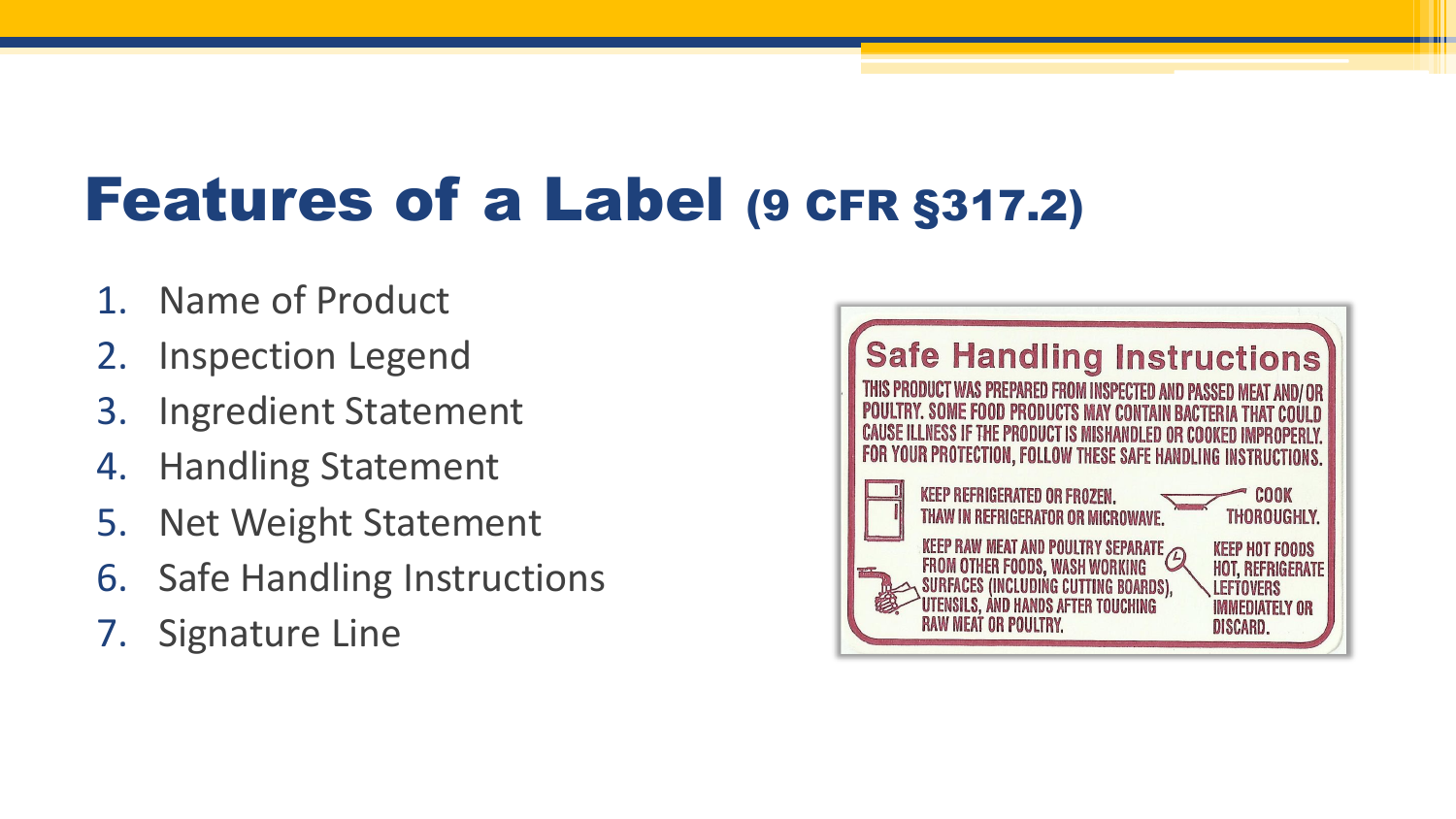### When a license IS required:

- Sell any pre-packaged meat and/or poultry products by the piece.
- Either directly to the end consumer or wholesale to retail locations.
- Examples include meat bundles, hamburger, steaks, various cuts, etc.

### **KDA Meat & Poultry Wholesaler License**

- \$25 registration fee
- License runs the calendar year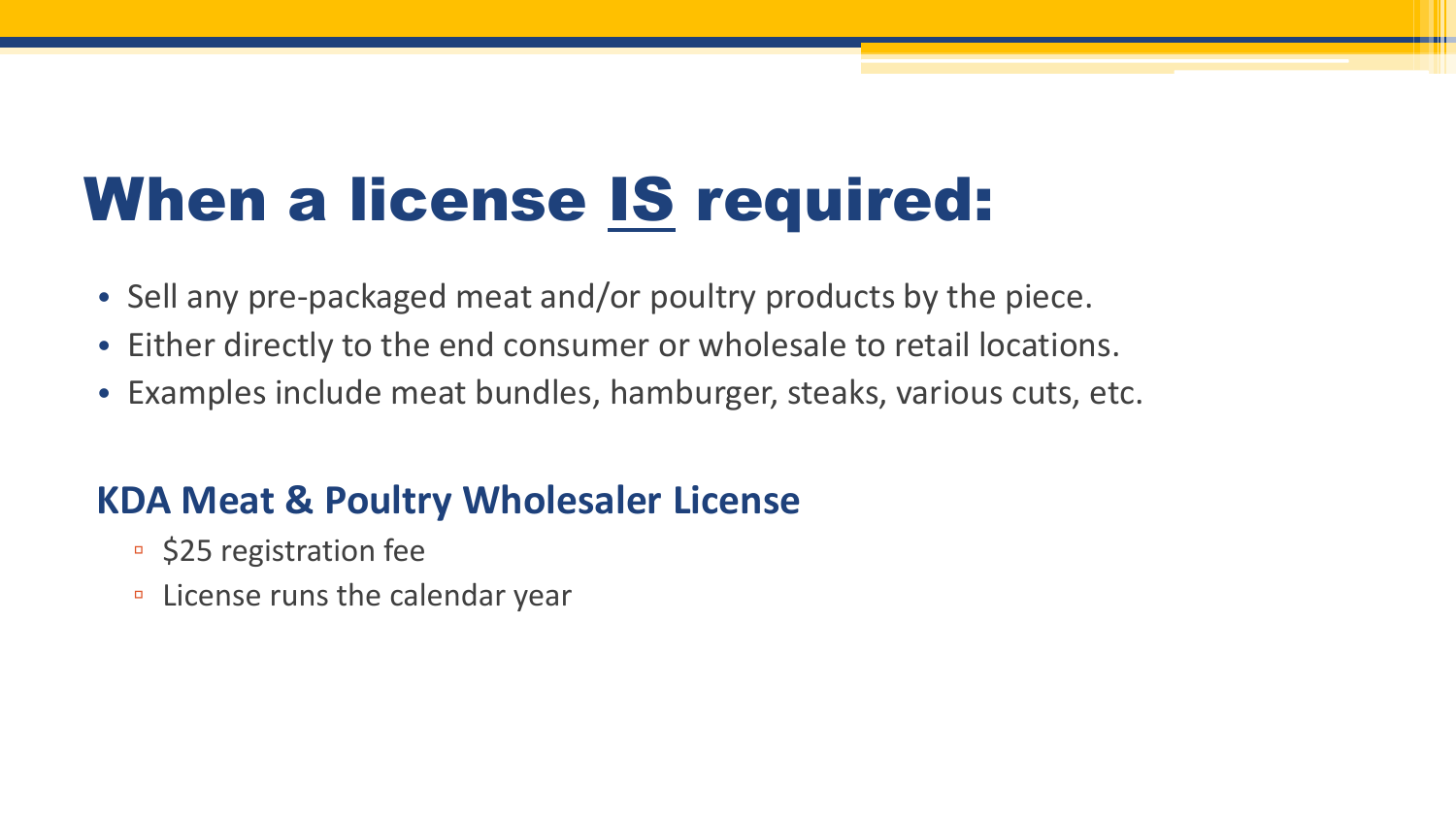# When a license is NOT required:

- Selling the live animal on the hoof (meaning whole, half, quarter carcass) to the end consumer.
	- Must be sold live prior to the animal arriving at the processing facility.
- Buyer of the animal may pick the meat up directly from the plant, or the seller may deliver the finished product directly from the plant to the buyer.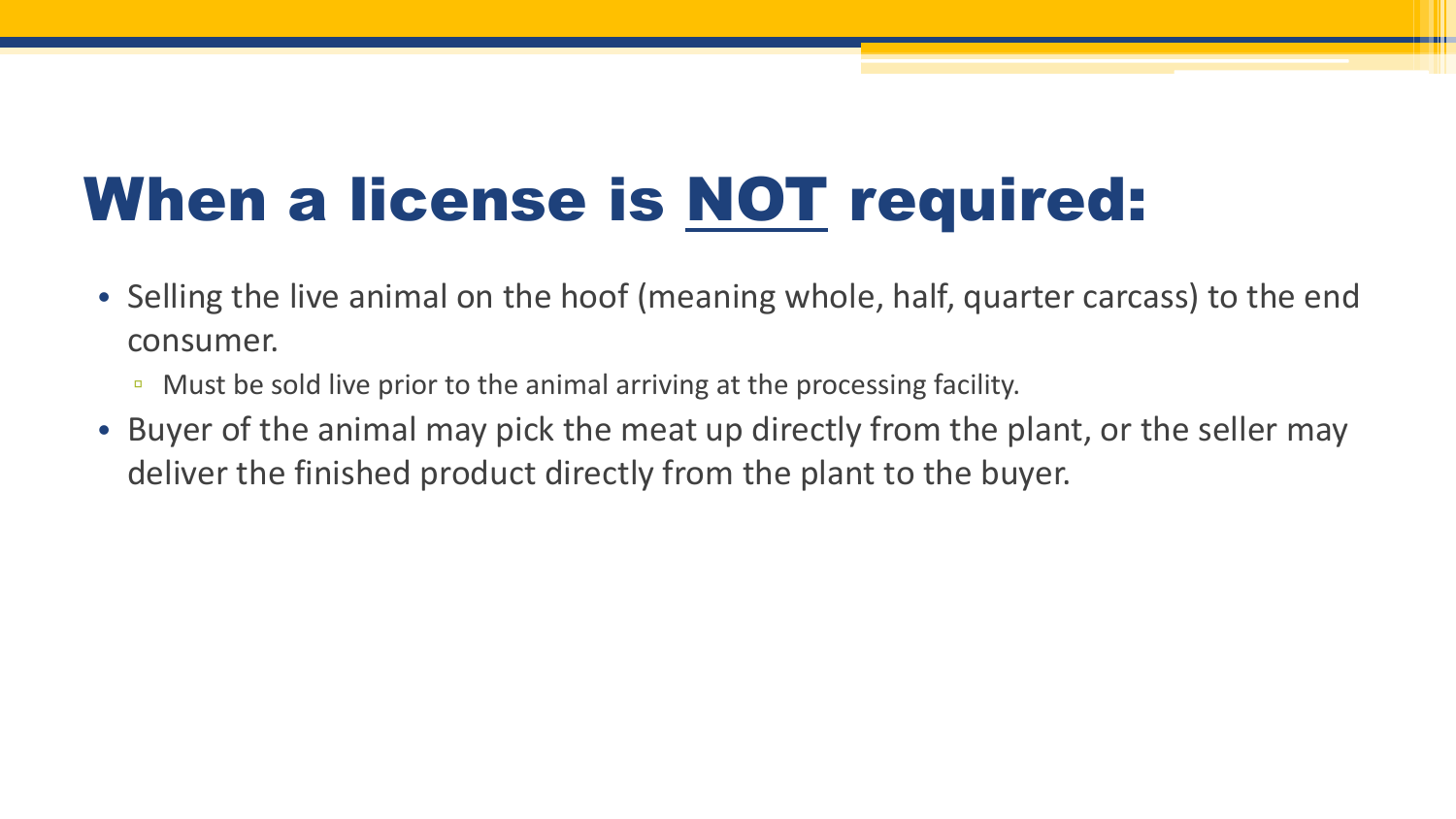### Wholesale Guidelines

- Register with the KDA Meat & Poultry Inspection program as a wholesaler.
- Boxed product cannot be opened to sell a single packaged item unless all individual products have a complete label.
- All product must be USDA or KDA inspected and passed product.
- KDA inspected product must be sold for intrastate purposes only. May be sold to HRI outlets.
	- i.e., hotels, restaurants, schools, daycares, etc.
- Any other applicable requirements by local, county or state agencies will have to be fulfilled.
	- i.e., register with health department, department of revenue
- Facilities must be kept in a sanitary manner.
	- Proper rodent or insect control program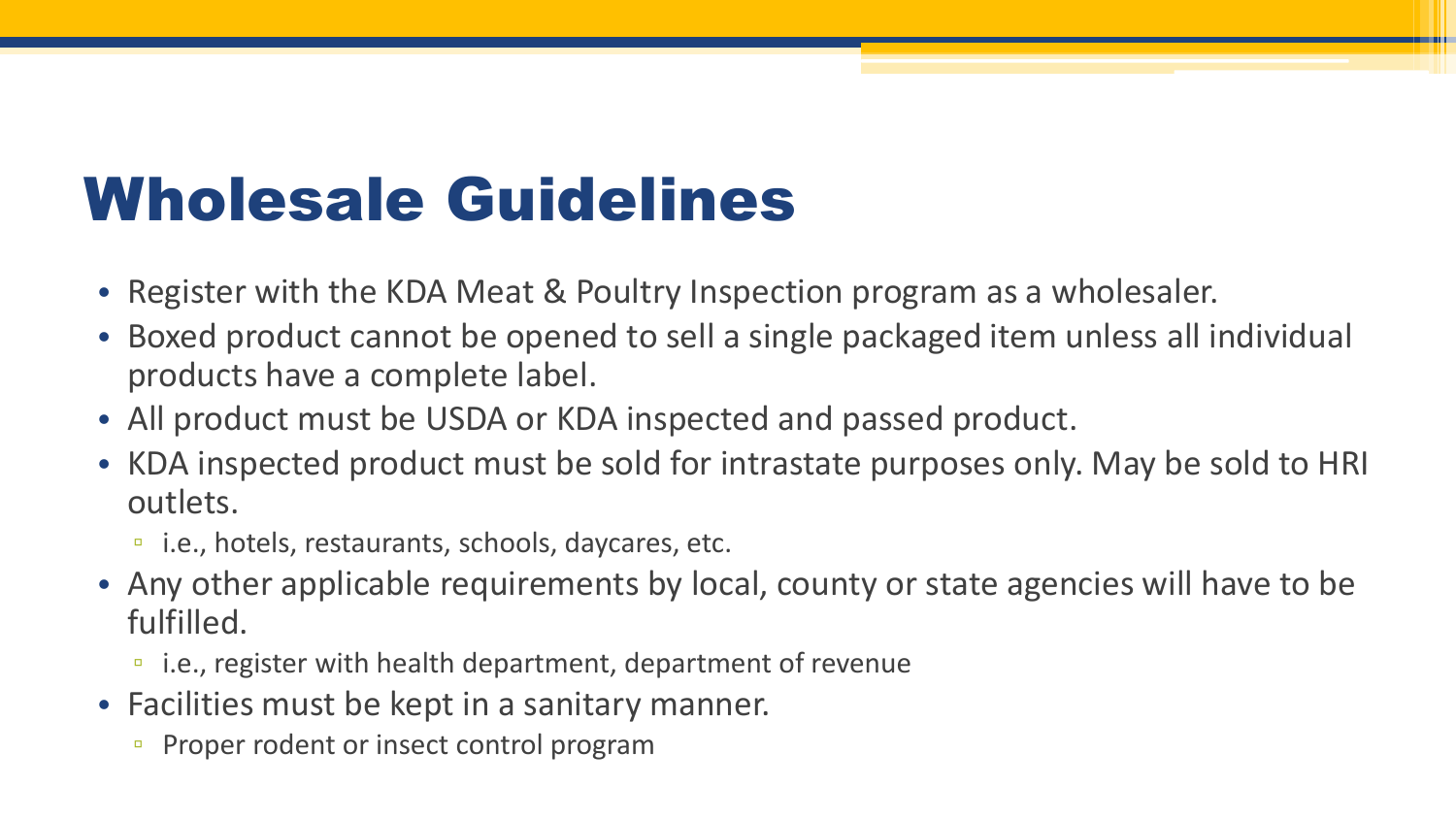### Wholesale Guidelines

- Maintain proper temperatures in freezers or coolers. If frozen, keep product frozen solid. If fresh, keep product at temperature not to exceed 37°F.
- Product being transported must be kept frozen, and 45°F or below if fresh.
- Keep appropriate records associated with the business.
	- Examples include receipts, invoices, temperature records.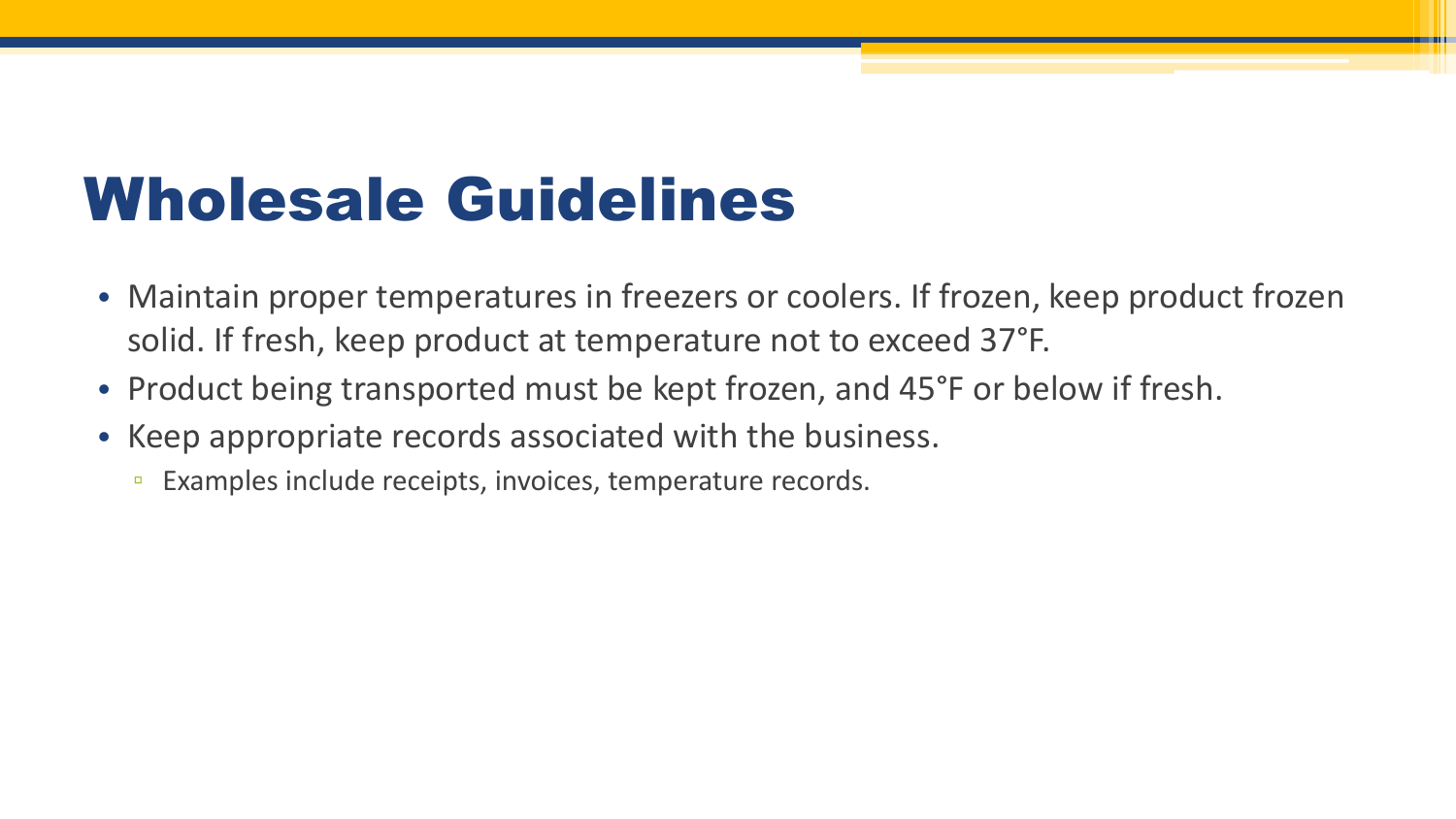### KDA Meat & Poultry is two programs in one:

### **COMPLIANCE**

Reviews wholesalers, investigates consumer complaints, and protects against economic fraud

### **INSPECTION**

Provides on-site inspection of slaughter and processing facilities to ensure safety and wholesomeness of products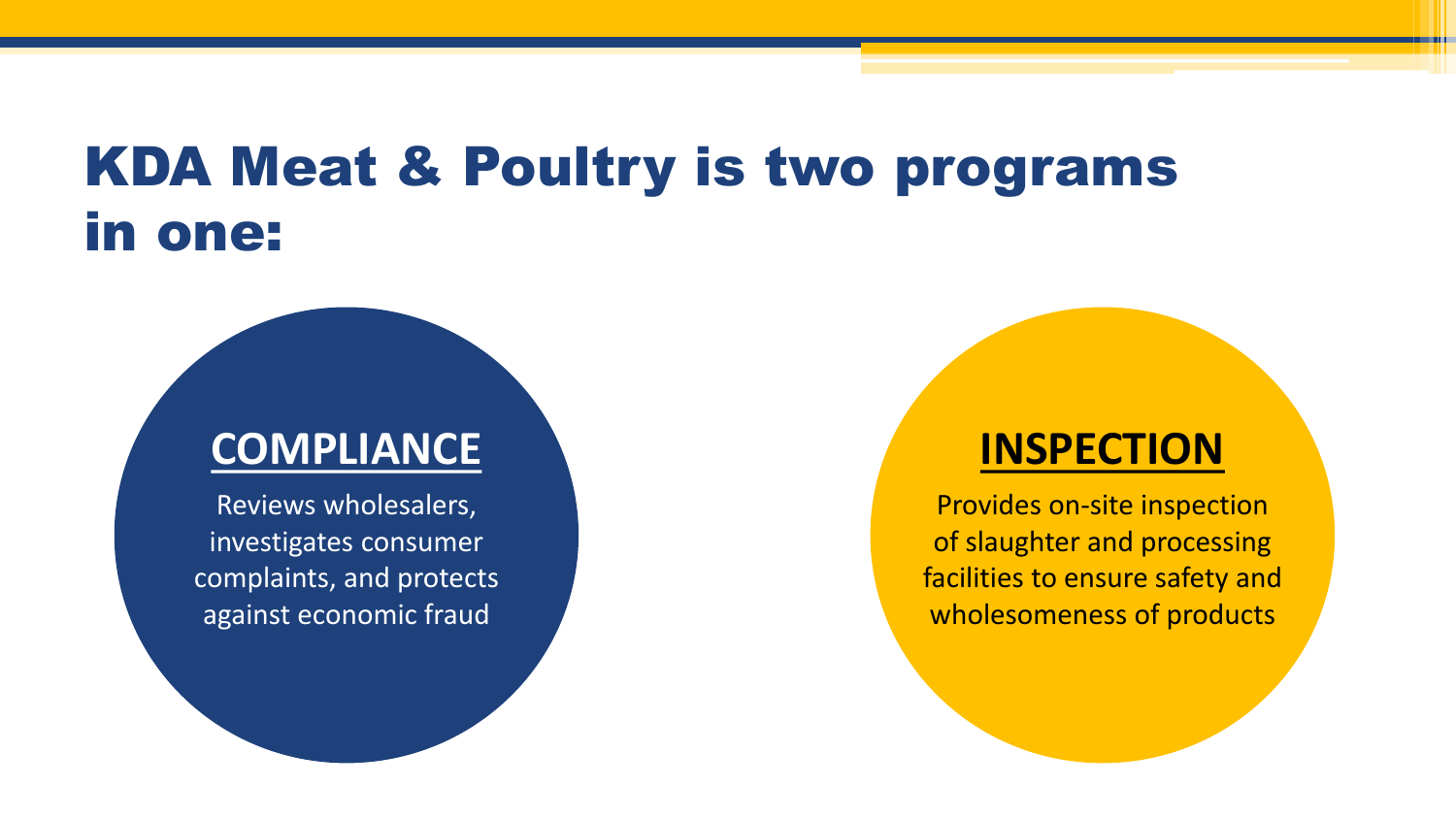### What We Do

- Modeled after the federal program and operate on an "at least equal to" status.
- Launched July 1, 1970.
- Currently we have 34 employees with positions including:
	- Program Manager
	- Office Manager
	- Field Inspection Manager
	- Compliance Officers (2)
	- Area Supervisors (6)
	- Enforcement Investigation Analysis Officers (7)
	- Veterinarian
	- Training Officer
	- Inspectors (24)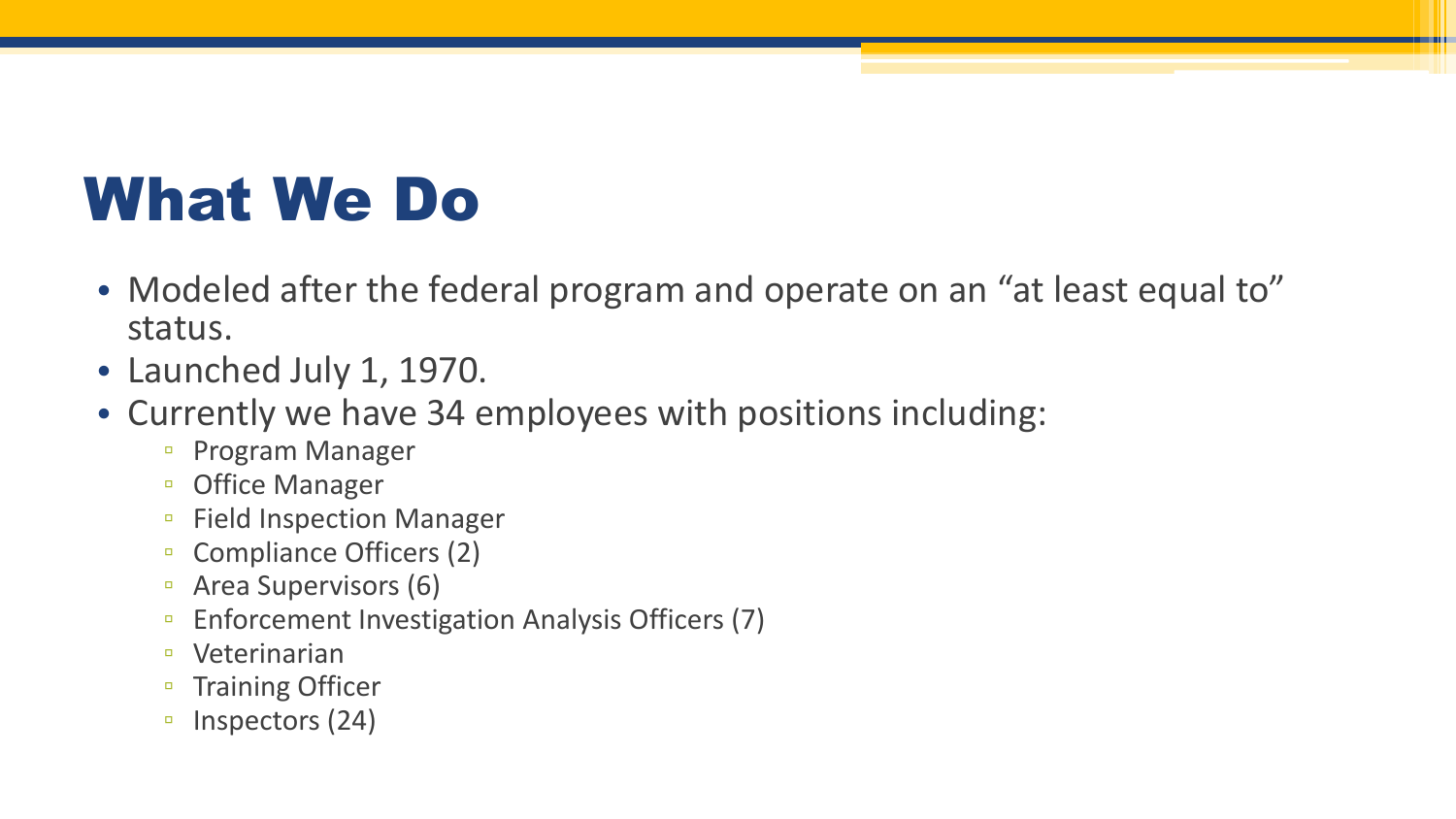# Slaughter and/or Processing Facilities

- Custom vs State Inspection
- State vs USDA Inspection
- Licensing / Approval Process
- Resource Material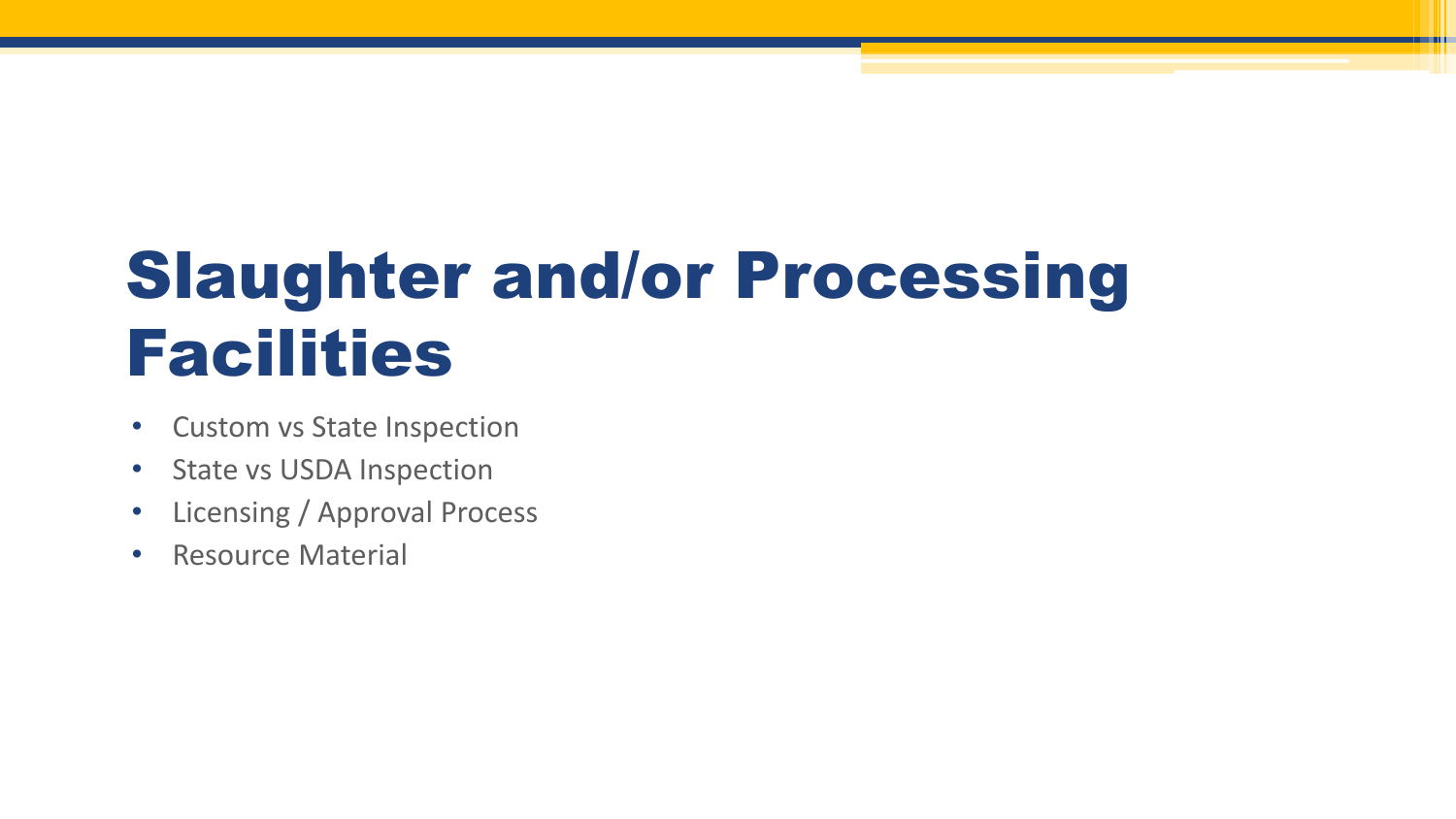# Different Type of State Slaughter/Processing Facilities

- Fully Inspected
	- Animal is slaughtered and processed under inspection, so the end product may be sold.
- Custom
	- Slaughter and process animals delivered by the owner which go back to the owner for their own consumption. Product cannot be resold from a custom facility.
- Custom/Retail Exemption
	- Same as a custom plant, except the plant buys in inspected product to be processed and sold through their retail case to the end consumer.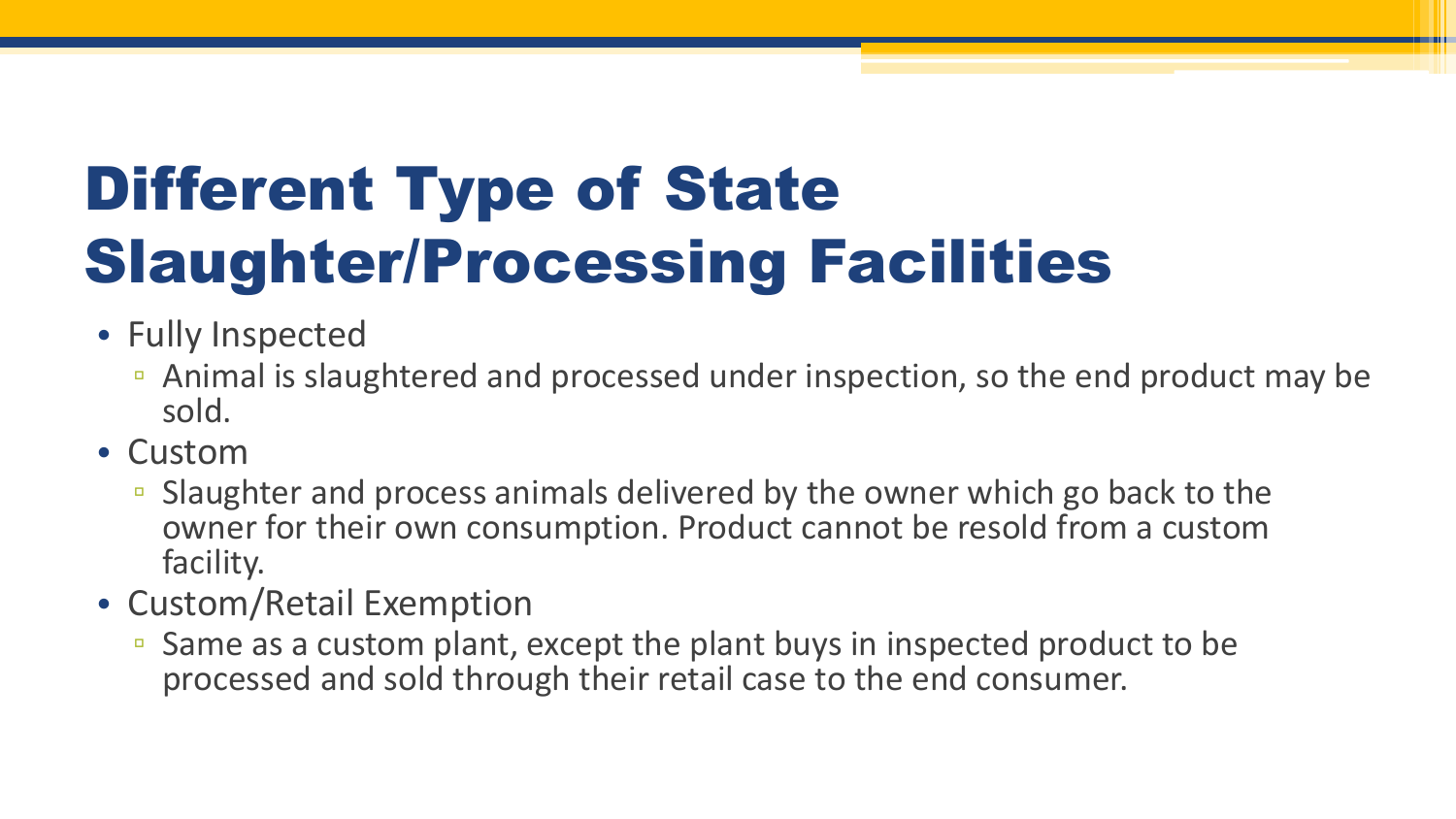### Federal vs. State Inspection

#### **Federal Inspection:**

- Conducted by USDA/FSIS employees
- Product allowed to be shipped/sold intrastate or interstate
- Operates under FMIA (Federal Meat Inspection Act)

#### **State Inspection:**

- Conducted by KDA Meat & Poultry employees
- Product allowed to be shipped/sold intrastate only
- Operates under KMPIA (Kansas Meat and Poultry Inspection Act)

### **Main difference:**

- State inspected meat can only be sold intrastate (within the state of Kansas).
- Buffalo, elk and fallow deer are amenable under the Kansas Act, but not the Federal Act.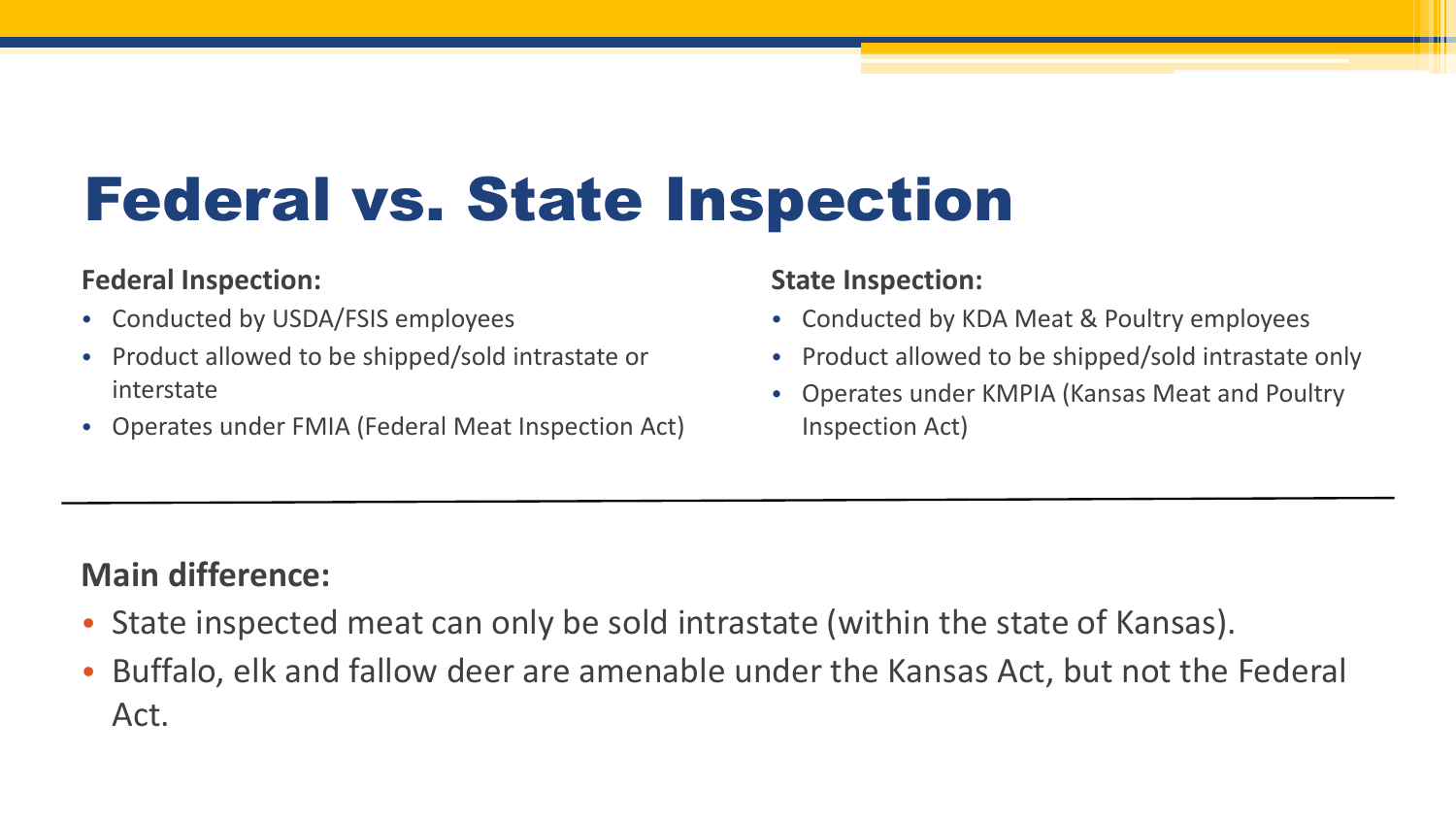# Poultry Exemptions: Selling Poultry to End Consumers

### **1,000 BIRD EXEMPTION**

- Grower slaughters birds only raised by grower.
- **For sale from the farm**, no restriction on who selling to.
- Poultry grower does not engage in buying or selling poultry products other than those produced from poultry raised on his/her farm.
- Slaughter or processing is not done at a facility used for slaughter or processing poultry by another person.
- Registration with the agency is not required.
- No labeling requirements.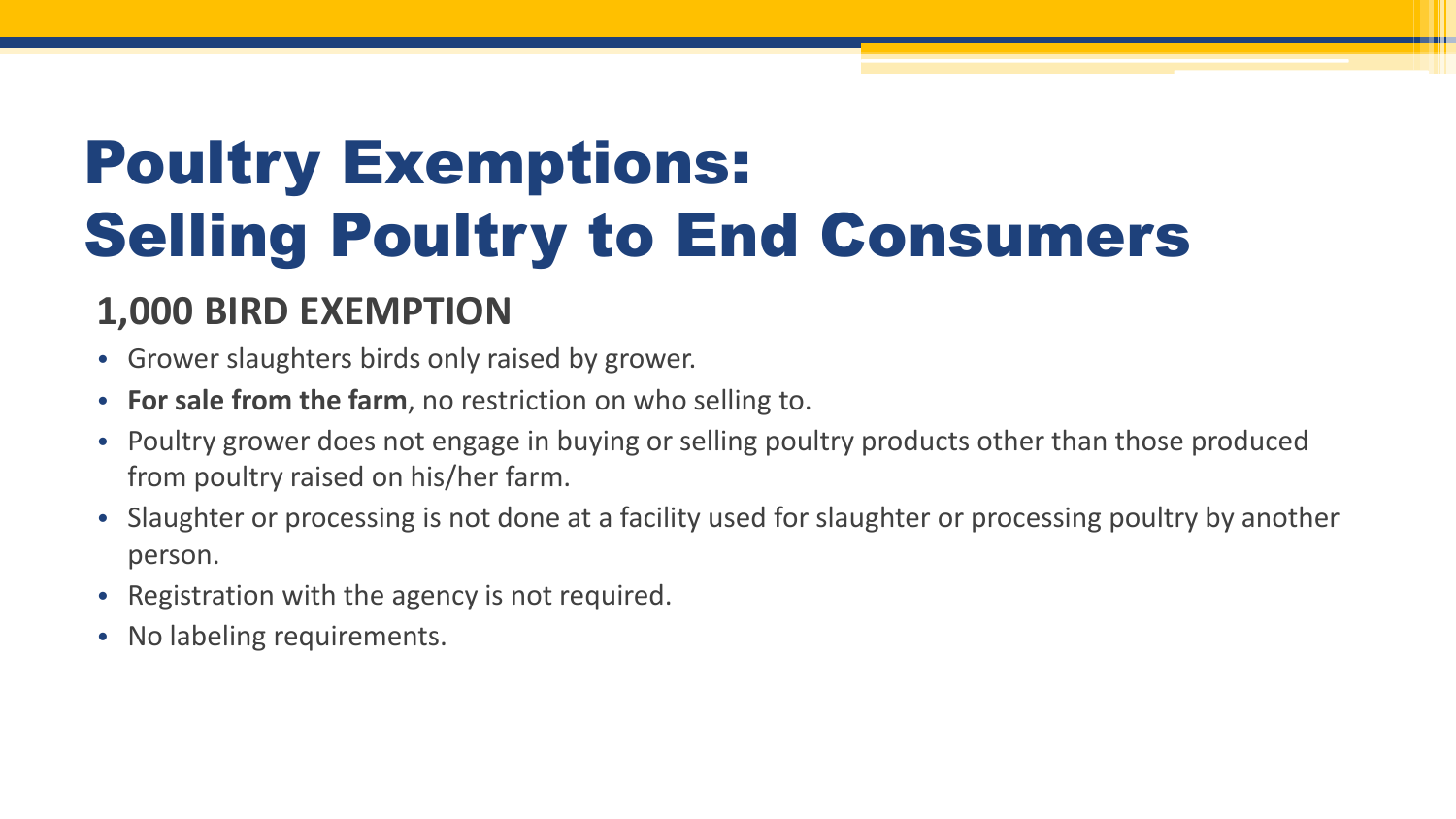# Poultry Exemptions: Selling Poultry to End Consumers

### **20,000 BIRD EXEMPTION**

- Grower slaughters and processes on his/her own premises, no more than 20,000 poultry, raised by him/her, in a calendar year.
- Grower sells, in a calendar year, only poultry or poultry products he/she prepares according to the criteria for the Producer/Grower-20,000 Limit Exemption.
	- He/she may not buy or sell poultry product prepared under another exemption in the same calendar year.
- Poultry products distributed solely by the grower and only within the state in which the poultry product is produced.
- Poultry is healthy when slaughtered.
- Slaughter and processing at the producer's/grower's premises are conducted using sanitary standards, practices and procedures that produce poultry that are sound, clean and fit for use as human food (not adulterated).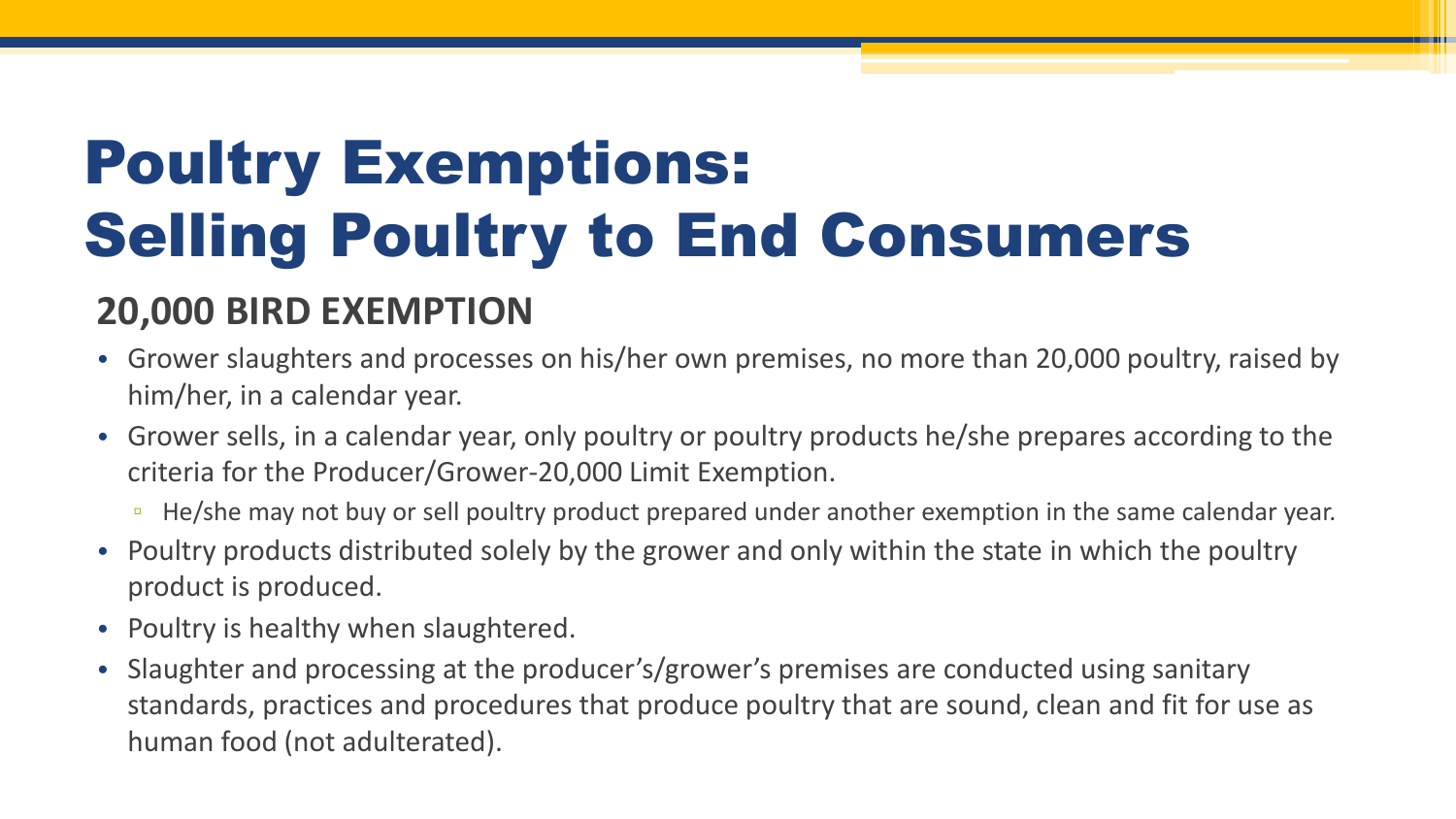# Poultry Exemptions: Selling Poultry to End Consumers

### **20,000 BIRD EXEMPTION (continued)**

- Producer only distributes poultry products he/she produced under the Producer/Grower Exemption.
- Facility used to slaughter or process the poultry is not used to slaughter or process another person's poultry.
- Shipping containers bear:
	- Producer's name
	- □ Producer's address
	- The statement, "Exempt P.L. 90-492"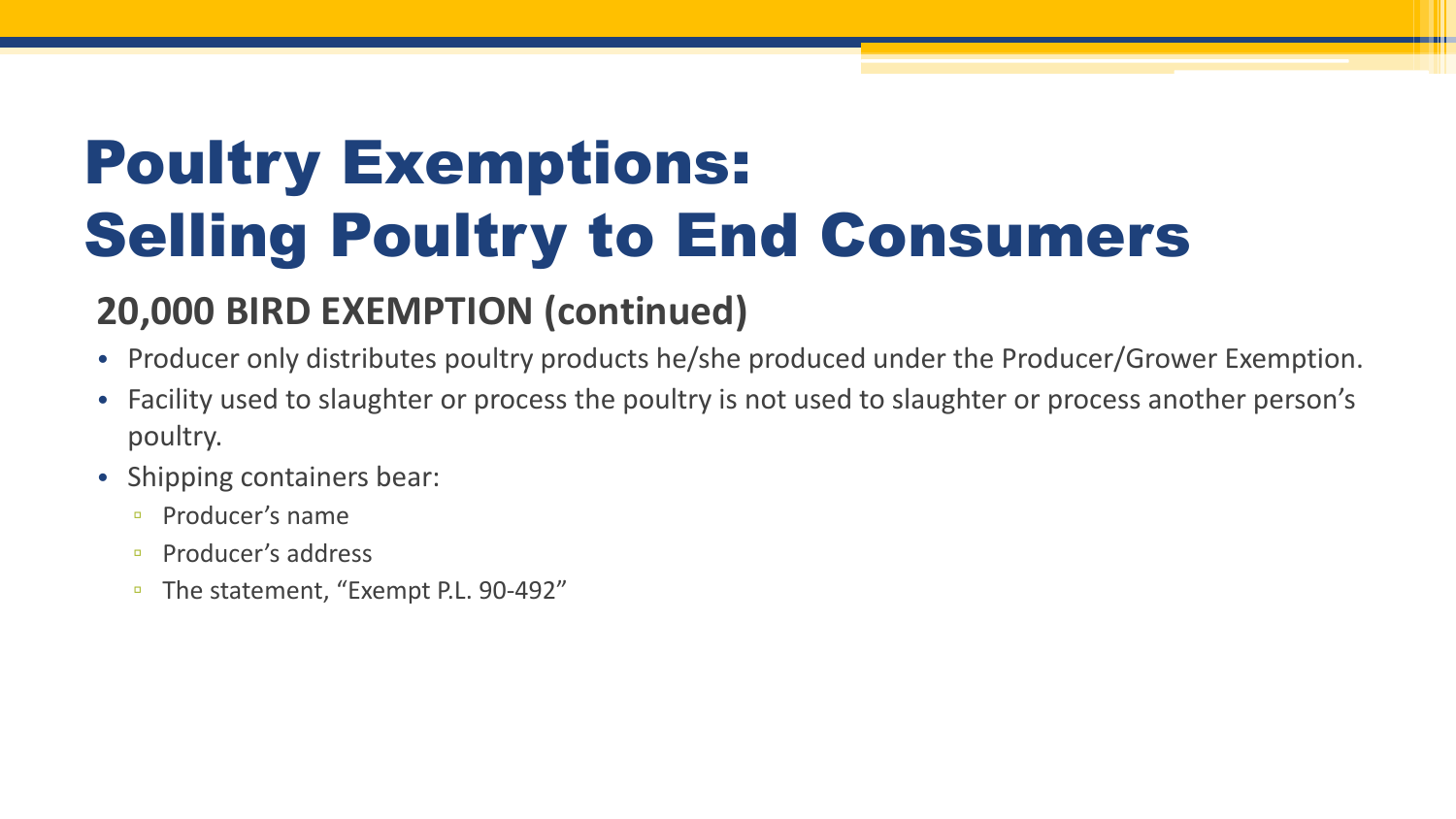### Rabbit Exemption

### **Can I slaughter and process some rabbits without inspection? Yes!**

- K.A.R. 4-16-3a(d) allows a person to slaughter or process 250 or less in a calendar year without inspection.
- No registration required under this exemption.
- Inspection take place on a complaint basis.
- Rabbits must be raised by you. You cannot engage in the business of buying and selling rabbits.
- Sale of rabbit meat
	- Rabbits are for distribution directly to the end consumer from the owner's own premises.
- Only healthy rabbits may be slaughtered to preclude adulteration of the finished product.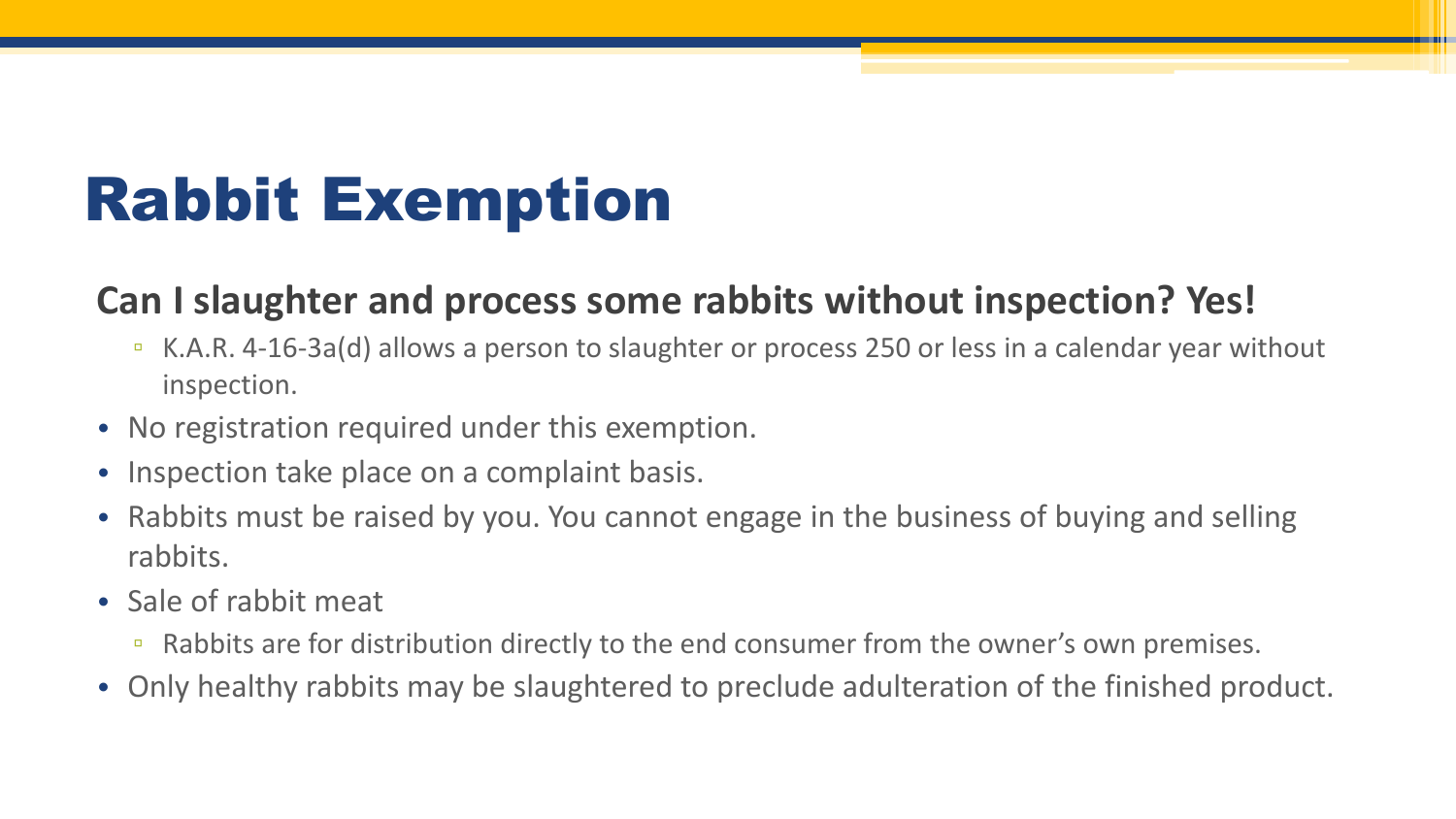### Rabbit Exemption

- Sanitation and adulteration requirements of KMPIA apply to the slaughter/processing of rabbits under the exemption.
	- <sup>n</sup> Maintaining proper temperatures in freezers and coolers. If freezing the meat products, keep product frozen solid. If meat is fresh, you should hold it at a temperature not to exceed 36°F.
- If your operation does not meet the exemption requirements, contact our office to discuss the requirements for inspection.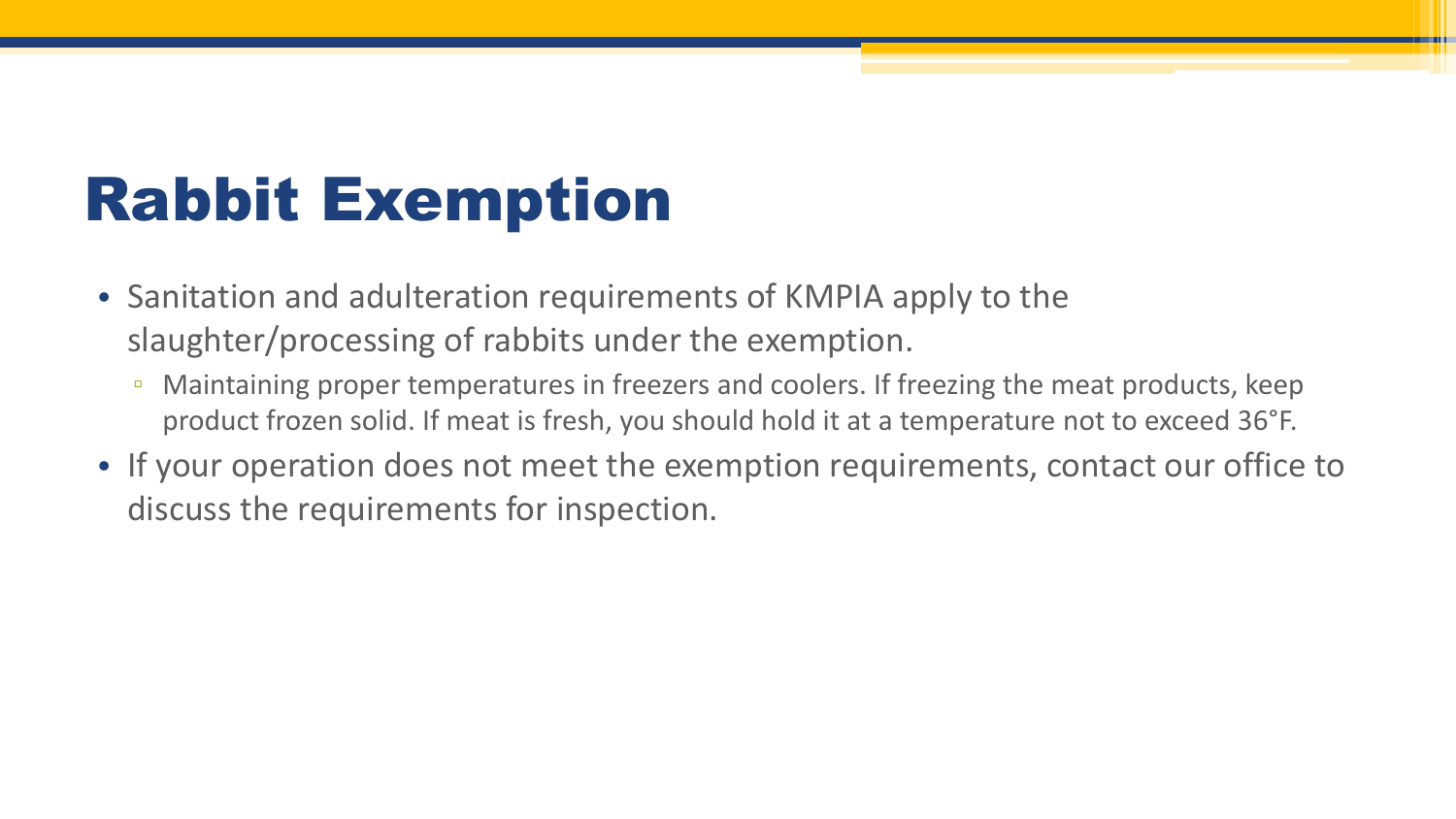### Exotic Species

### **Amenable to the Kansas Act (KMPIA) but not the Federal Act (FMPIA)**

- What does this mean?
	- You pay for USDA inspection to make it amenable to the FMIA.
- You don't pay for KDA inspection because it is amenable to our KMPIA.
- With KDA inspection it can go inter-state commerce. (Single ingredient)
	- Why? It is not amenable to the USDA and other states recognize our inspection legend/program.
- Georgia state inspected quail are a great example. They can be found in some Kansas grocery stores with the Georgia State inspection legend.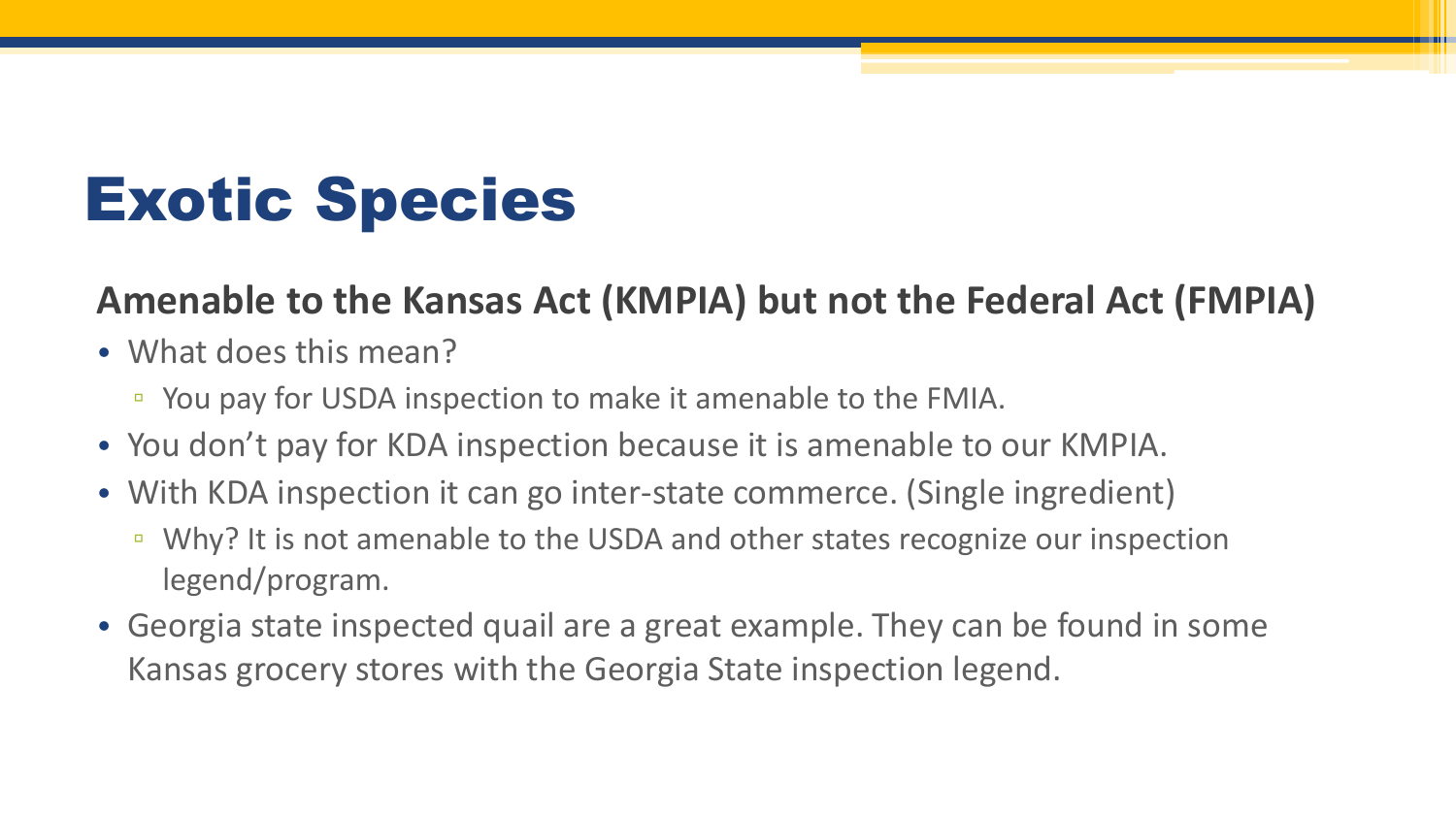### Exotic Species: Bison

- USDA inspected bison usually have beef or pork added to multi-ingredient products
	- Examples include summer sausage and jerky.
- Bison is considered an ingredient, like salt and pepper, where the 2% cooked or 3% raw meat is what is inspected.
- FDA can regulate some exotic meat products such as llama and yak.
	- How? Plants that are registered with the Bio-terrorism act can have an FDA inspection.
- Who does the FDA inspections in Kansas? Kansas Department of Agriculture's Food Safety and Lodging program has FDA credentials.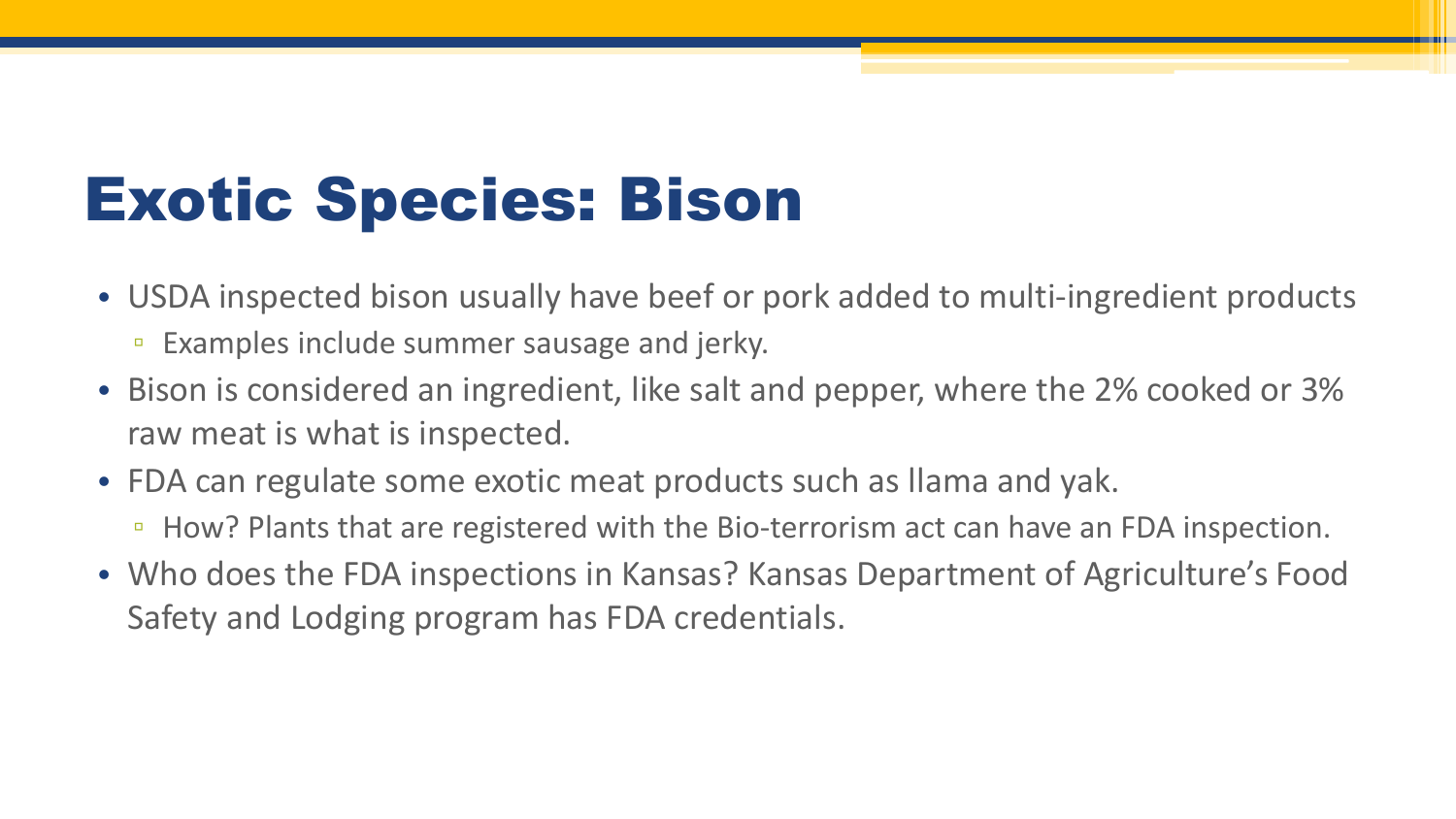

# **A SERVING ANSAS DEPARTMENT OF AGRICULTURE**

Search

Text Size: aA | aA | Reset

Department of Agriculture

| Meat and Poultry Inspection<br>> General Information<br>Divisions & Programs<br><b>General Information</b><br>Home<br>⋗<br>⋗<br><b>General Information</b><br>Registration<br><b>Industry</b><br>The Kansas Meat and Poultry Inspection Program inspects and<br><b>USEFUL LINKS</b><br><b>Consumer Protection</b><br>registers commercial and custom slaughter facilities and meat<br>and poultry processing facilities located in the state of Kansas.<br><b>Statutes and Regulations</b><br>2020 Kansas Deer<br>Federal law requires state inspection standards be "equal to"<br>Marketing<br>those of federally inspected operations and state inspected<br>Processors<br>products cannot be sold outside of Kansas. USDA's Food Safety<br>Code of Federal Regulations<br>KDA Licensed Meat &<br>Inspection Service annually verifies that our program is "equal<br>Poultry Wholesalers<br>to" the federal meat and poultry inspection program.<br><b>Contact Information</b><br>KDA Fully Inspected<br>Requirements differ depending on the type and extent of meat<br>Kansas Department of Agriculture<br>Facilities Brochure<br>slaughtering/processing and sales of products involved.<br>1320 Research Park Drive<br>Different types of meat businesses include custom exempt,<br>Manhattan, Kansas 66502<br><b>USDA Licensed Facilities</b><br>retail exempt, inspected slaughtering, inspected processing<br>Phone: 785-564-6776<br>facilities, or combinations of these. Consumers utilizing a meat<br>in Kansas<br>Fax: 785-564-6779<br>processing facility should be aware of the differences between<br>the types of plants in order to make an informed decision when<br>Tony George, Program Manager<br>butchering their home grown livestock. | <b>About Us</b><br><b>Home</b> | <b>Public Information</b><br><b>News &amp; Events</b><br><b>Divisions &amp; Programs</b><br><b>Services</b><br><b>FAOs</b><br><b>Contact Us</b> |
|----------------------------------------------------------------------------------------------------------------------------------------------------------------------------------------------------------------------------------------------------------------------------------------------------------------------------------------------------------------------------------------------------------------------------------------------------------------------------------------------------------------------------------------------------------------------------------------------------------------------------------------------------------------------------------------------------------------------------------------------------------------------------------------------------------------------------------------------------------------------------------------------------------------------------------------------------------------------------------------------------------------------------------------------------------------------------------------------------------------------------------------------------------------------------------------------------------------------------------------------------------------------------------------------------------------------------------------------------------------------------------------------------------------------------------------------------------------------------------------------------------------------------------------------------------------------------------------------------------------------------------------------------------------------------------------------------------------------------------------------------------------|--------------------------------|-------------------------------------------------------------------------------------------------------------------------------------------------|
|                                                                                                                                                                                                                                                                                                                                                                                                                                                                                                                                                                                                                                                                                                                                                                                                                                                                                                                                                                                                                                                                                                                                                                                                                                                                                                                                                                                                                                                                                                                                                                                                                                                                                                                                                                |                                |                                                                                                                                                 |
|                                                                                                                                                                                                                                                                                                                                                                                                                                                                                                                                                                                                                                                                                                                                                                                                                                                                                                                                                                                                                                                                                                                                                                                                                                                                                                                                                                                                                                                                                                                                                                                                                                                                                                                                                                |                                |                                                                                                                                                 |
|                                                                                                                                                                                                                                                                                                                                                                                                                                                                                                                                                                                                                                                                                                                                                                                                                                                                                                                                                                                                                                                                                                                                                                                                                                                                                                                                                                                                                                                                                                                                                                                                                                                                                                                                                                |                                |                                                                                                                                                 |
|                                                                                                                                                                                                                                                                                                                                                                                                                                                                                                                                                                                                                                                                                                                                                                                                                                                                                                                                                                                                                                                                                                                                                                                                                                                                                                                                                                                                                                                                                                                                                                                                                                                                                                                                                                |                                |                                                                                                                                                 |
|                                                                                                                                                                                                                                                                                                                                                                                                                                                                                                                                                                                                                                                                                                                                                                                                                                                                                                                                                                                                                                                                                                                                                                                                                                                                                                                                                                                                                                                                                                                                                                                                                                                                                                                                                                |                                |                                                                                                                                                 |
|                                                                                                                                                                                                                                                                                                                                                                                                                                                                                                                                                                                                                                                                                                                                                                                                                                                                                                                                                                                                                                                                                                                                                                                                                                                                                                                                                                                                                                                                                                                                                                                                                                                                                                                                                                |                                |                                                                                                                                                 |
|                                                                                                                                                                                                                                                                                                                                                                                                                                                                                                                                                                                                                                                                                                                                                                                                                                                                                                                                                                                                                                                                                                                                                                                                                                                                                                                                                                                                                                                                                                                                                                                                                                                                                                                                                                |                                |                                                                                                                                                 |
|                                                                                                                                                                                                                                                                                                                                                                                                                                                                                                                                                                                                                                                                                                                                                                                                                                                                                                                                                                                                                                                                                                                                                                                                                                                                                                                                                                                                                                                                                                                                                                                                                                                                                                                                                                |                                |                                                                                                                                                 |
|                                                                                                                                                                                                                                                                                                                                                                                                                                                                                                                                                                                                                                                                                                                                                                                                                                                                                                                                                                                                                                                                                                                                                                                                                                                                                                                                                                                                                                                                                                                                                                                                                                                                                                                                                                |                                |                                                                                                                                                 |
|                                                                                                                                                                                                                                                                                                                                                                                                                                                                                                                                                                                                                                                                                                                                                                                                                                                                                                                                                                                                                                                                                                                                                                                                                                                                                                                                                                                                                                                                                                                                                                                                                                                                                                                                                                |                                |                                                                                                                                                 |
|                                                                                                                                                                                                                                                                                                                                                                                                                                                                                                                                                                                                                                                                                                                                                                                                                                                                                                                                                                                                                                                                                                                                                                                                                                                                                                                                                                                                                                                                                                                                                                                                                                                                                                                                                                |                                |                                                                                                                                                 |

#### **MEAT AND POULTRY BUSINESSES**

Expand all

- Meat and/or Poultry Wholesale License
- Inspected or Custom Operations
- Poultry Exempt Operations
- Rabbit Exempt Operations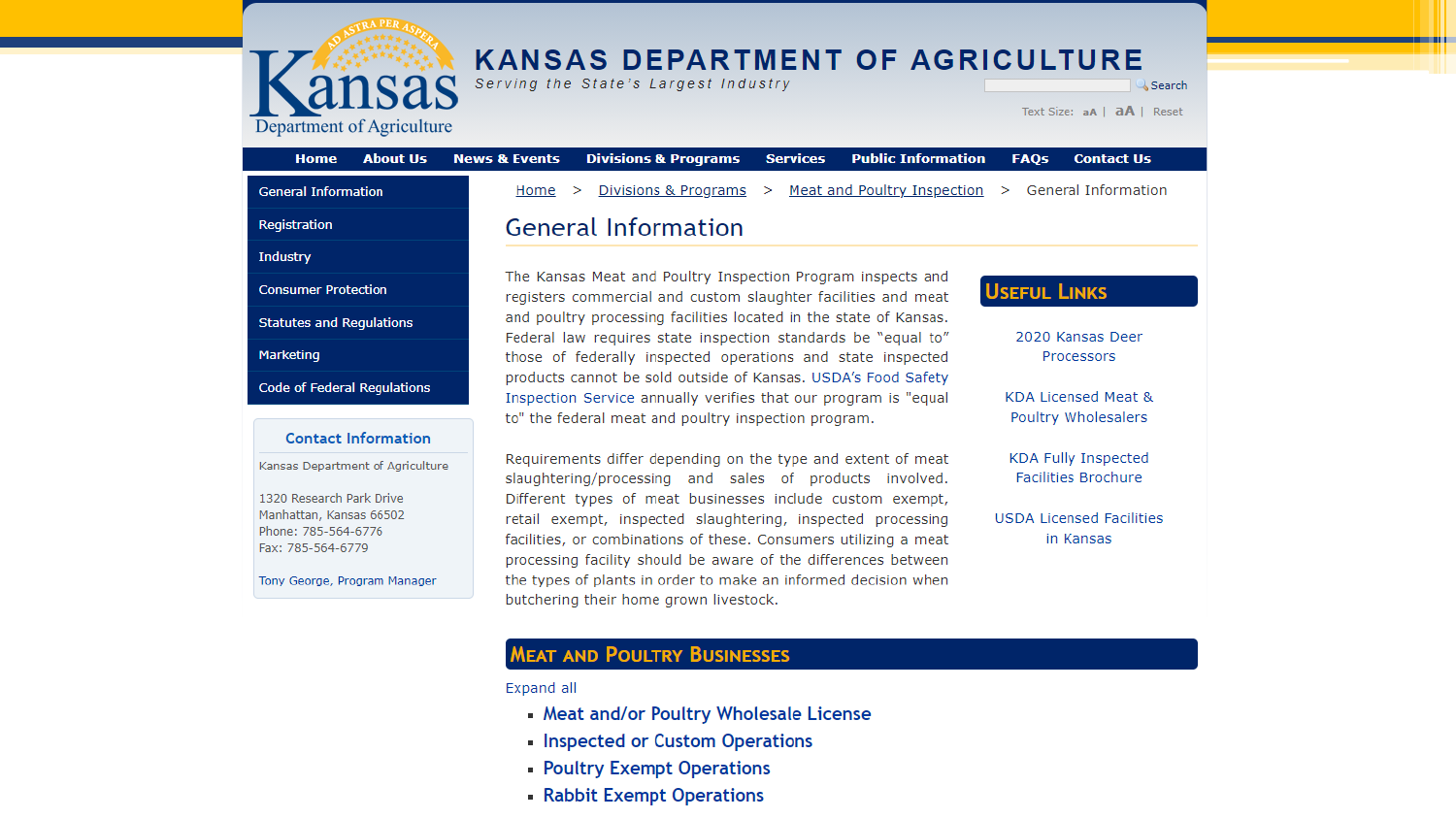### How To Reach Us

Manhattan Office: 785-564-6776

Website: [agriculture.ks.gov](http://ag-apps.kda.state.ks.us:7778/forms/frmservlet?config=recshttp://agriculture.ks.gov/divisions-programs/meat-and-poultry-inspection)

USDA Website: [www.fsis.usda.gov](http://www.fsis.usda.gov/)